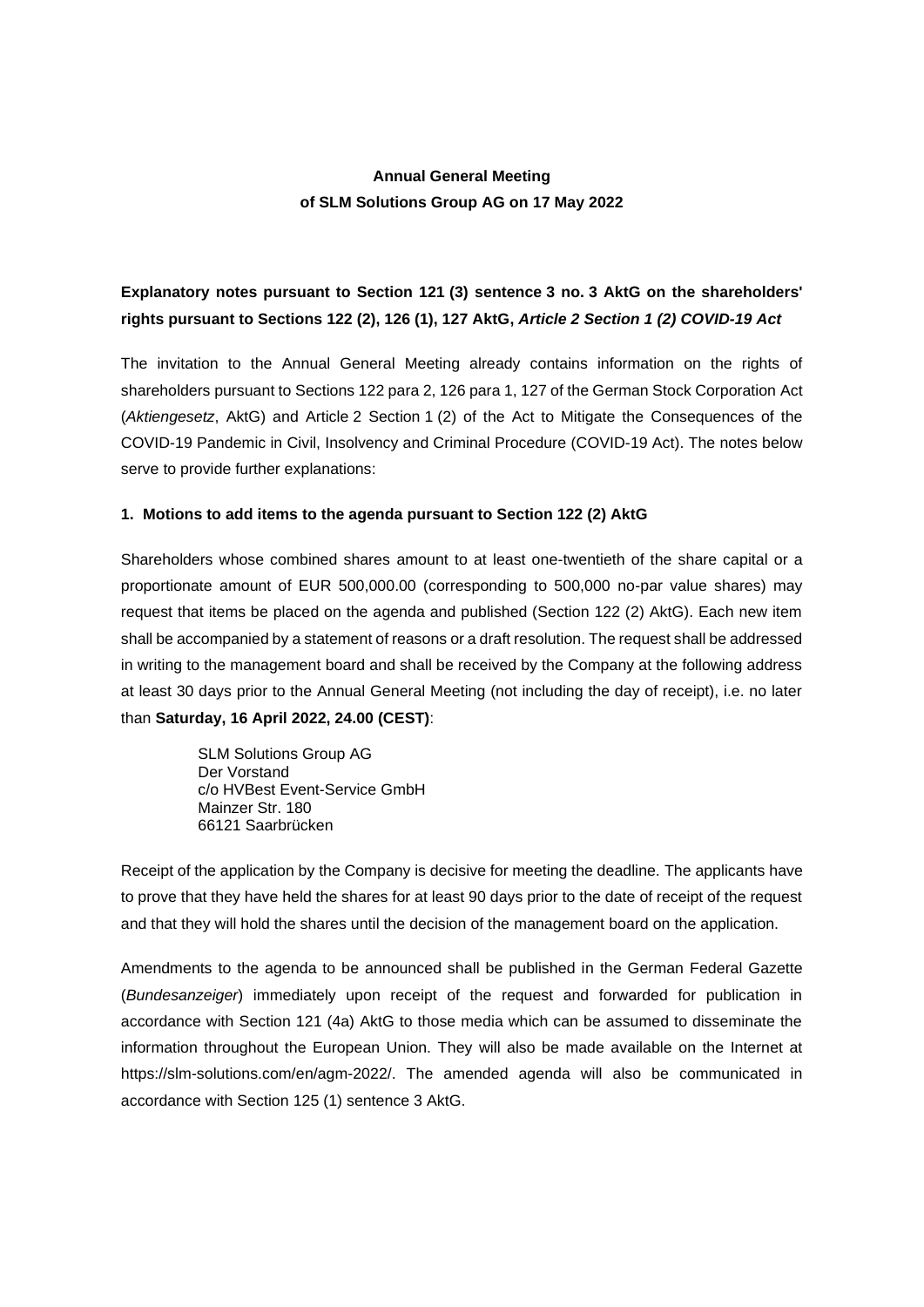The relevant provisions of the German Stock Corporation Act underlying these shareholders' rights read as follows:

## *Section 122 (1) and (2) AktG:*

- *(1) The general meeting shall be called if shareholders, whose holding in aggregate equals or exceeds one-twentieth of the share capital, demand such meeting in writing, starting the purpose and the reasons of such meeting; such demand shall be addressed to the management board. The articles may provide that the right to demand a general meeting shall require another form or the holding of a lower proportion of the share capital. The shareholders who have made the demand shall provide evidence to the effect that they have held the shares*  for at least 90 days prior to the receipt of the demand and that they will hold the shares until *the management board decides upon the demand. Section 121 (7) shall apply accordingly.*
- *(2) In the same manner, shareholders whose shares amount in aggregate to not less than one twentieth of the share capital or represent an amount of the share capital corresponding to 500,000 euros, may demand that items are put on the agenda and published. Each new item shall be accompanied by an explanation or a draft proposal. The demand in the sense of sentence 1 shall be provided to the company at least 24 days, in case of listed companies at least 30 days, prior to the meeting; the day of receipt shall not be included.*

### *Section 121 (7) AktG:*

In case of deadlines and dates which are calculated back from the date of the meeting, the day of *the meeting itself shall not be included in the calculation. Adjourning the meeting from a Sunday, Saturday or a holiday to a preceding or following working day shall not be an option. Section 187 to*  193 of the German Civil Code shall not be applied accordingly. In case of unlisted companies, the *articles may provide for the different calculation of the deadline.*

### *Section 70 AktG:*

*If the exercise of rights arising from a share requires that the shareholder has been the holder of such share for a certain period of time, the right to demand transfer of title from a credit institution, a financial services institute, or an enterprise operating under Section 53 (1) sentence 1 or Section 53b (1) sentence 1 or Section 53b (7) of the Banking Act shall be deemed equivalent to ownership. The period during which the share was owned by a predecessor shall be attributed to the shareholder, provided that he has acquired the share without consideration from his fiduciary, as a successor in legal interest by operation of law, in connection with the liquidation of a community of interest, or as a result of a transfer of assets pursuant to Section 14 of the Insurance Supervision Act or Section 14 of the Building Loan Association Act.*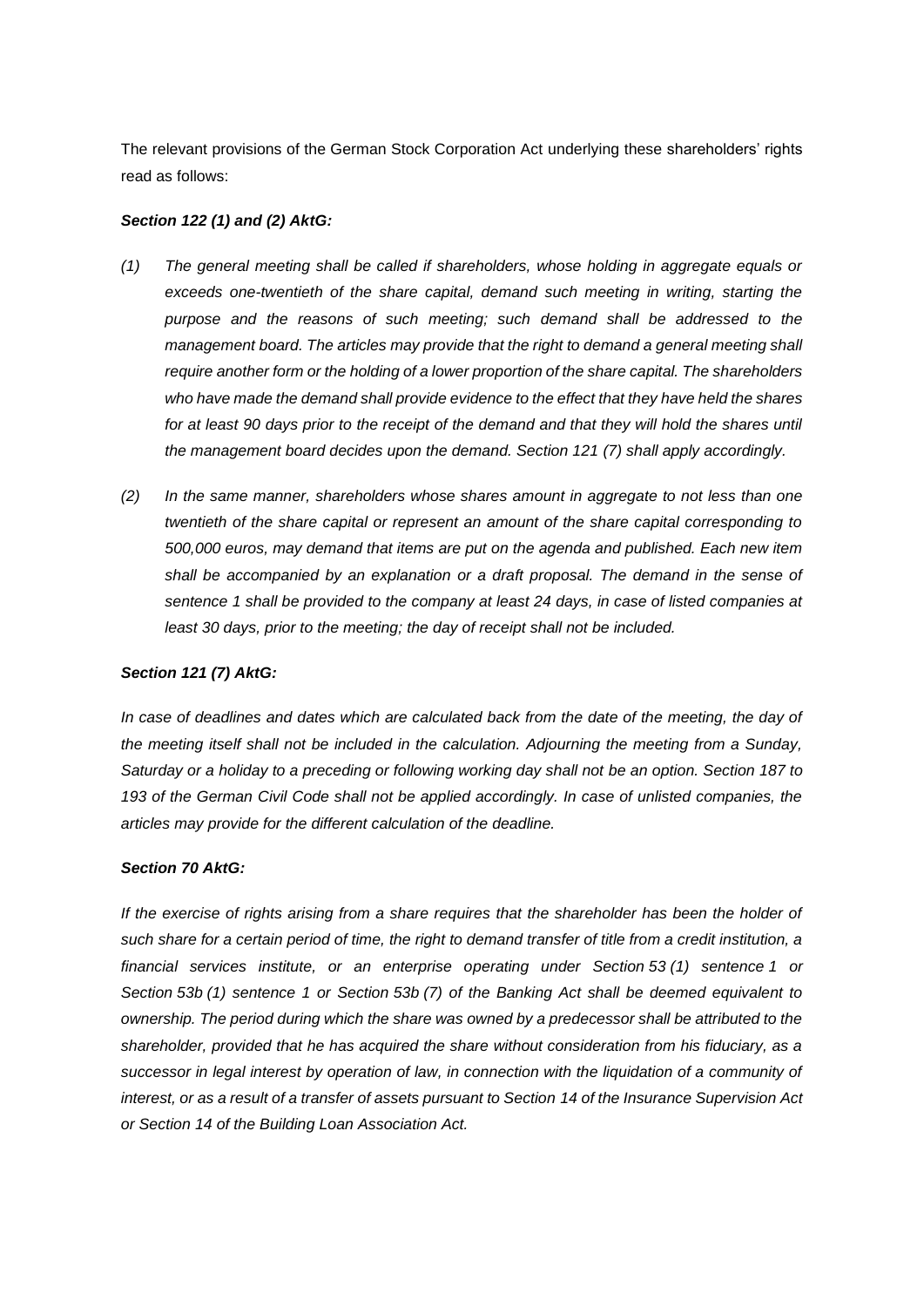## **2. Motions and nominations by shareholders pursuant to Sections 126 (1) and 127 AktG**

Shareholders may also submit to the Company countermotions to a proposal by the management board and/or the supervisory board regarding a specific agenda item. Such motions shall be submitted in writing, by fax or by e-mail to:

> SLM Solutions Group AG c/o HVBEST Event-Service GmbH Mainzer Str. 180 66121 Saarbrücken Telefax: +49 (0) 618 92629-29 E-Mail: SLM-Solutions-hv2022@hvbest.de

The countermotions received via these communication channels at least 14 days prior to the day of the Annual General Meeting, i.e. no later than **Monday, 2 May 2022, 24.00 (CEST)**, will be made available, including a possible statement by the management on the internet at

www.slm-solutions.com/en/agm-2022/

(Section 126 (1) AktG). Receipt of the countermotion by the Company is decisive for compliance with the deadline.

In certain circumstances, a countermotion received within the time limit may not be made available. This applies in particular if the management board would make itself liable to prosecution by making it available, if the countermotion would lead to a resolution of the Annual General Meeting that would be contrary to the law or the Company's articles of association, or if the statement of reasons contains obviously false or misleading statements in material respects, or if it contains insults. The reason of the countermotion need not be made available if it exceeds a total of 5,000 characters.

The foregoing paragraphs shall apply mutatis mutandis to a shareholder's proposal for the election of supervisory board members or of auditors, including information on addressing, with the proviso that the management board need not make the proposal available even if the proposal does not state the name, exercised profession and place of residence of the nominee or their membership in other statutory supervisory boards and similar domestic and foreign supervisory bodies of commercial enterprises (Section 127 AktG).

Countermotions and election proposals that are to be made accessible pursuant to Sections 126, 127 AktG shall be deemed to have been made at the general meeting if the shareholder making the motion or submitting the election proposal is duly legitimized and registered for the general meeting.

The relevant provisions of the German Stock Corporation Act underlying these shareholders' rights which also provide under which circumstances countermotions and election proposals do not need to be made accessible, as well as the underlying provisions of the COVID-19 Act are as follows: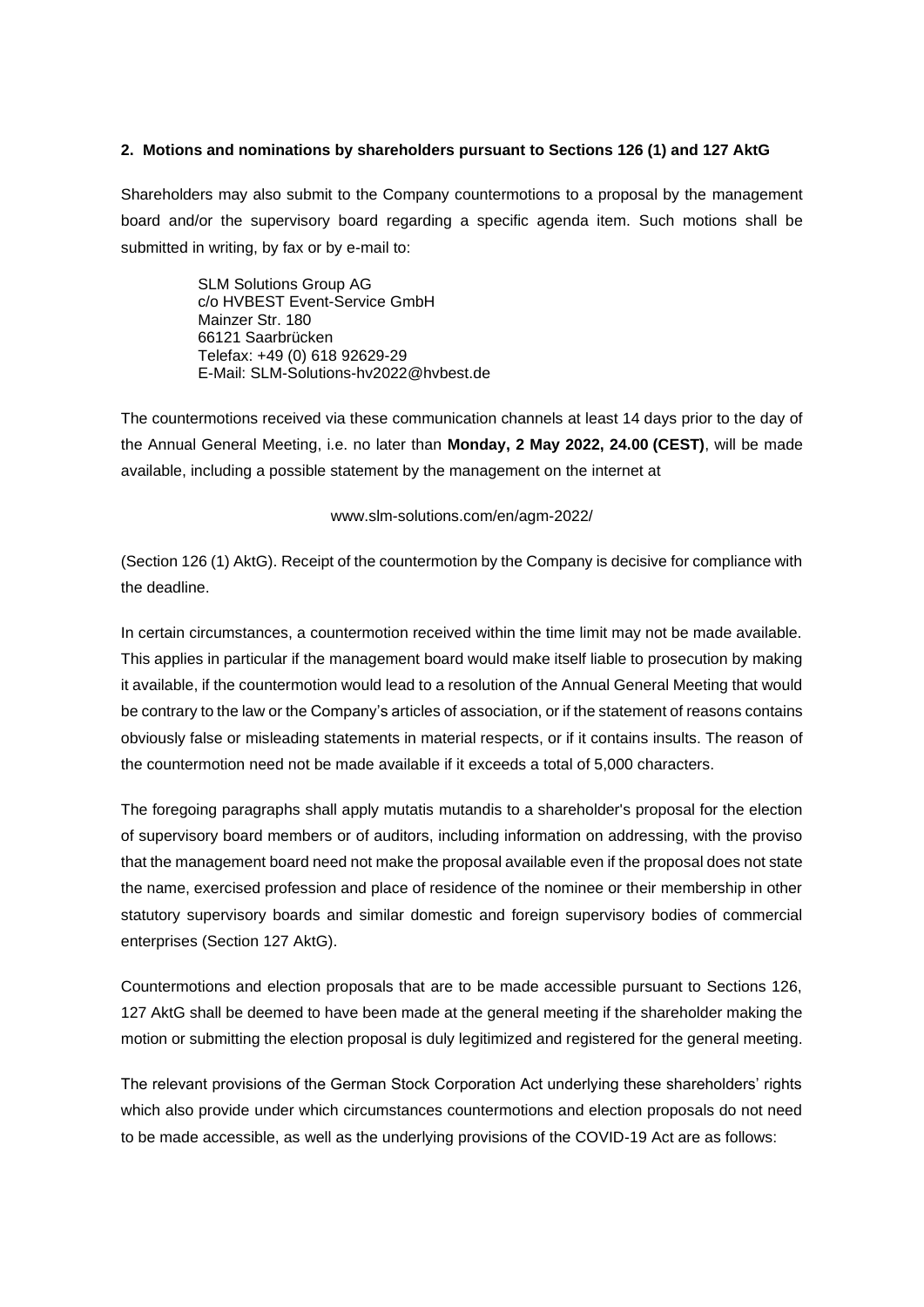## *Section 126 AktG:*

- *(1) Motions put forward by a shareholder stating the name of the shareholder, the reasons for the motion and any comments on the part of the administration shall be made accessible to the entitled persons named in Section 125 (1) to (3) subject to the conditions stated therein if, at least fourteen days prior to the meeting, the share-holder sends a countermotion against a proposal made by the management board and the supervisory board on a particular item on the agenda to the company at the address given for this purpose in the notification of convening the meeting together with his grounds for such motion. The day of receipt shall not be included in the calculation. In the case of listed companies, access shall be provided via the website of the company. Section 125 (3) shall apply accordingly.*
- *(2) The countermotion and the grounds therefor need not be made accessible*
	- *1. if the management board would render itself liable to prosecution by making such countermotion and grounds accessible,*
	- *2. if the countermotion would result in a resolution of the general meeting which is either unlawful or in breach of the articles of association,*
	- *3. if the grounds contain key statements which are manifestly incorrect or misleading or if they are slanderous,*
	- *4. if a countermotion of the shareholders based on the same subject matter has already*  been made accessible in connection with a general meeting of the company pursuant *to Section 125,*
	- *5. if the same countermotion of the shareholder with essentially the same grounds has within the previous five years already been made accessible in the context of at least two general meetings of the company pursuant to Section 125 and less than onetwentieth of the registered share capital represented at the general meeting voted in favor of such countermotion,*
	- *6. if the shareholder indicates that he shall neither attend the general meeting nor arrange for a representative to attend on his behalf,*
	- *7. if in the previous two years the shareholder has failed in two general meetings to make or cause to be made on his behalf a countermotion communicated by him.*

*The grounds need not be made available if the text thereof exceeds a total of 5,000 characters.*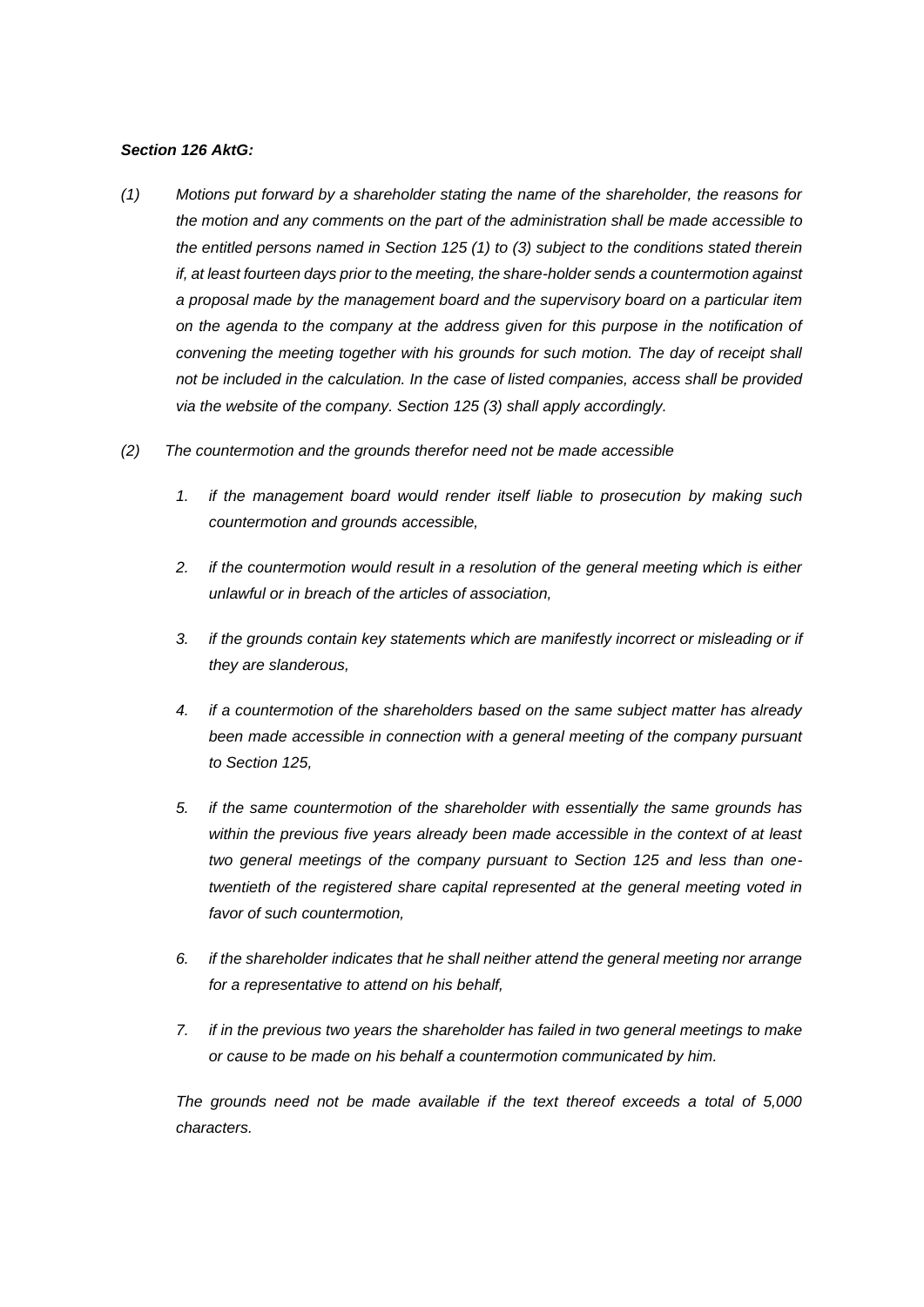*(3) If several shareholders file a countermotion in respect of the same resolution, the management board may combine the countermotions and grounds.*

## *Section 127 AktG:*

*Section 126 shall apply accordingly to nominations made by shareholders for the election of supervisory board members or auditors of annual financial statements. There is no need for grounds to be given for the nomination. Furthermore, the management board need not make the nomination available if the nomination does not contain the information pursuant to Section (3) sentence 4 and Section 125 (1) sentence 5. The management board is to supplement the nomination by a stockholder of candidates for the supervisory board of companies listed on the stock exchange, to which the Employee Co-Determination Act (MitbestG), the Act on the Co-Determination by Employees in the Supervisory Boards and Management Boards of Mining Enterprises and Enterprises in the Iron- and Steel-Producing Industry (MontanMitbestG), or the Amending Act on Employee Co-Determination in the Iron- and Steel-Producing Industry (MontanMitbestGErgG) applies, by the following substantive content:*

- *1. Indication of the requirements stipulated by Section 96 (2),*
- *2. whether an objection has been raised against the fulfilment of the ratio by the supervisory board as a whole pursuant to Section 96 (2) sentence 3, and*
- *3. the number of seats on the supervisory board that must be filled, at a minimum, by women and men, respectively, in order to fulfil the requirement as to the minimum ratio pursuant to section 96 (2) sentence 1.*

### *Section 124 (3) sentence 4 AktG:*

*The nominations of candidates for the supervisory board or for auditors shall state their names, profession exercised, and places of residence.* 

### *Section 125 (1) sentence 5 AktG:*

*In the case of companies listed on the stock exchange, information on the candidates' membership in other supervisory boards mandated by the law is to be attached to any nomination of candidates for the supervisory board; information on their membership in comparable supervisory committees of business enterprises within Germany and abroad should be attached.*

### *Article 2 Section 1 sentence 3 COVID-19 Act:*

*Motions or election proposals by shareholders which are to be made available pursuant to Section 126 or Section 127 of the Stock Corporation Act shall be deemed to have been made at the meeting*